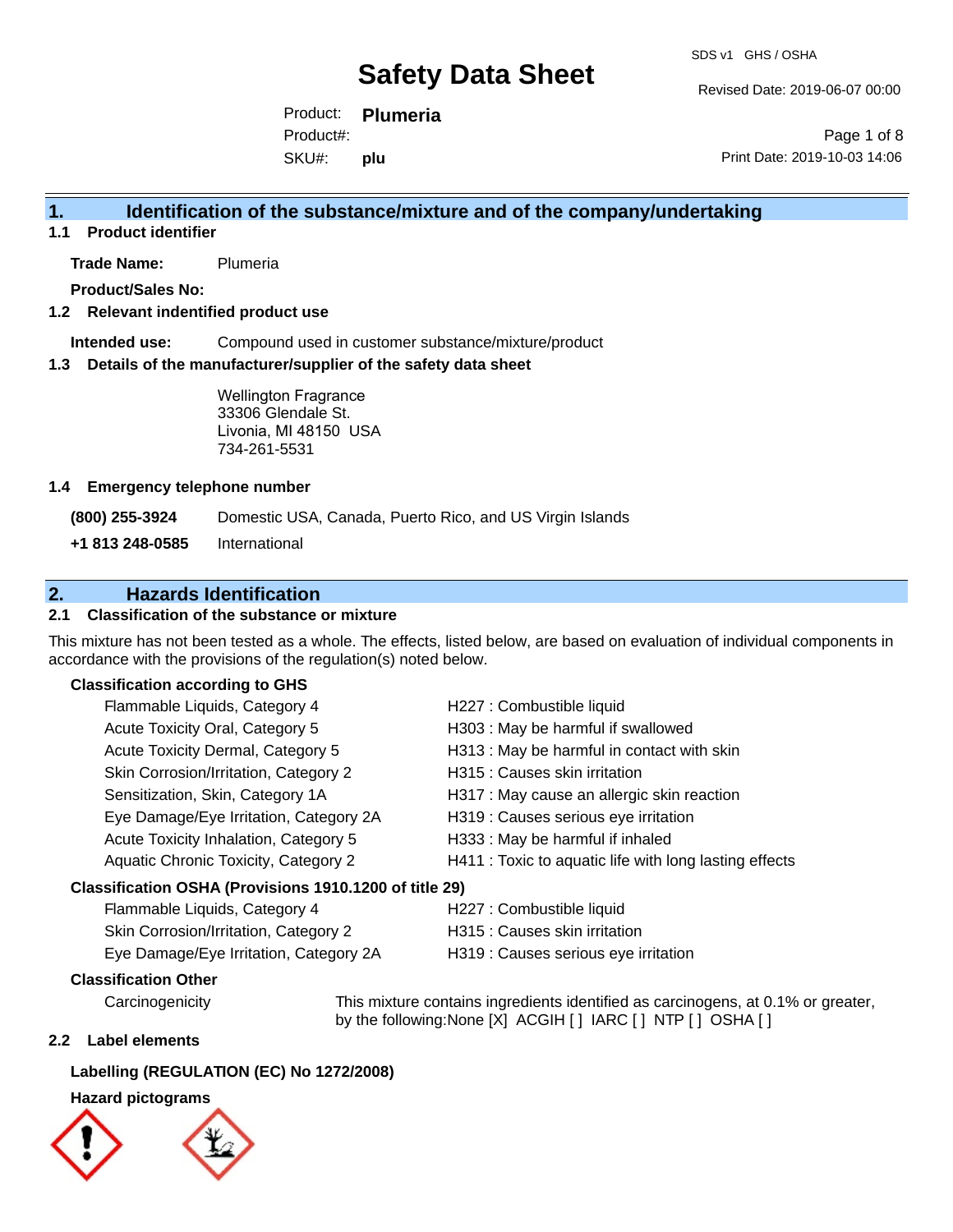Revised Date: 2019-06-07 00:00

Product: **Plumeria** SKU#: Product#: **plu**

Page 2 of 8 Print Date: 2019-10-03 14:06

| <b>Signal Word: Warning</b>     |                                                                                                                                       |
|---------------------------------|---------------------------------------------------------------------------------------------------------------------------------------|
| <b>Hazard statments</b>         |                                                                                                                                       |
| H <sub>227</sub>                | Combustible liquid                                                                                                                    |
| H303                            | May be harmful if swallowed                                                                                                           |
| H313                            | May be harmful in contact with skin                                                                                                   |
| H <sub>315</sub>                | Causes skin irritation                                                                                                                |
| H317                            | May cause an allergic skin reaction                                                                                                   |
| H319                            | Causes serious eye irritation                                                                                                         |
| H333                            | May be harmful if inhaled                                                                                                             |
| H411                            | Toxic to aquatic life with long lasting effects                                                                                       |
| <b>Precautionary Statements</b> |                                                                                                                                       |
| <b>Prevention:</b>              |                                                                                                                                       |
| P <sub>235</sub>                | Keep cool                                                                                                                             |
| P <sub>264</sub>                | Wash hands thoroughly after handling                                                                                                  |
| P272                            | Contaminated work clothing should not be allowed out of the workplace                                                                 |
| P <sub>273</sub>                | Avoid release to the environment                                                                                                      |
| <b>Response:</b>                |                                                                                                                                       |
| P302 + P352                     | IF ON SKIN: Wash with soap and water                                                                                                  |
| P304 + P312                     | IF INHALED: Call a POISON CENTER or doctor/physician if you feel unwell                                                               |
| P305 + P351 + P338              | IF IN EYES: Rinse cautiously with water for several minutes Remove contact lenses if<br>present and easy to do. continue rinsing      |
| P312                            | Call a POISON CENTER or doctor/physician if you feel unwell                                                                           |
| $P333 + P313$                   | If skin irritation or a rash occurs: Get medical advice/attention                                                                     |
| $P337 + P313$                   | If eye irritation persists: Get medical advice/attention                                                                              |
| P362                            | Take off contaminated clothing and wash before reuse                                                                                  |
| P363                            | Wash contaminated clothing before reuse                                                                                               |
| P370 + P378                     | In case of fire: Use Carbon dioxide (CO2), Dry chemical, or Foam for extinction. Do not use<br>a direct water jet on burning material |
| P391                            | <b>Collect Spillage</b>                                                                                                               |

#### **2.3 Other Hazards**

**no data available**

# **3. Composition/Information on Ingredients**

### **3.1 Mixtures**

This product is a complex mixture of ingredients, which contains among others the following substance(s), presenting a health or environmental hazard within the meaning of the UN Globally Harmonized System of Classification and Labeling of Chemicals (GHS):

| CAS#<br>Ingredient | EC#       | Conc.<br>Range | <b>GHS Classification</b> |
|--------------------|-----------|----------------|---------------------------|
| 84-66-2            | 201-550-6 | $30 - 40 \%$   | H316; H402                |
| Diethyl phthalate  |           |                |                           |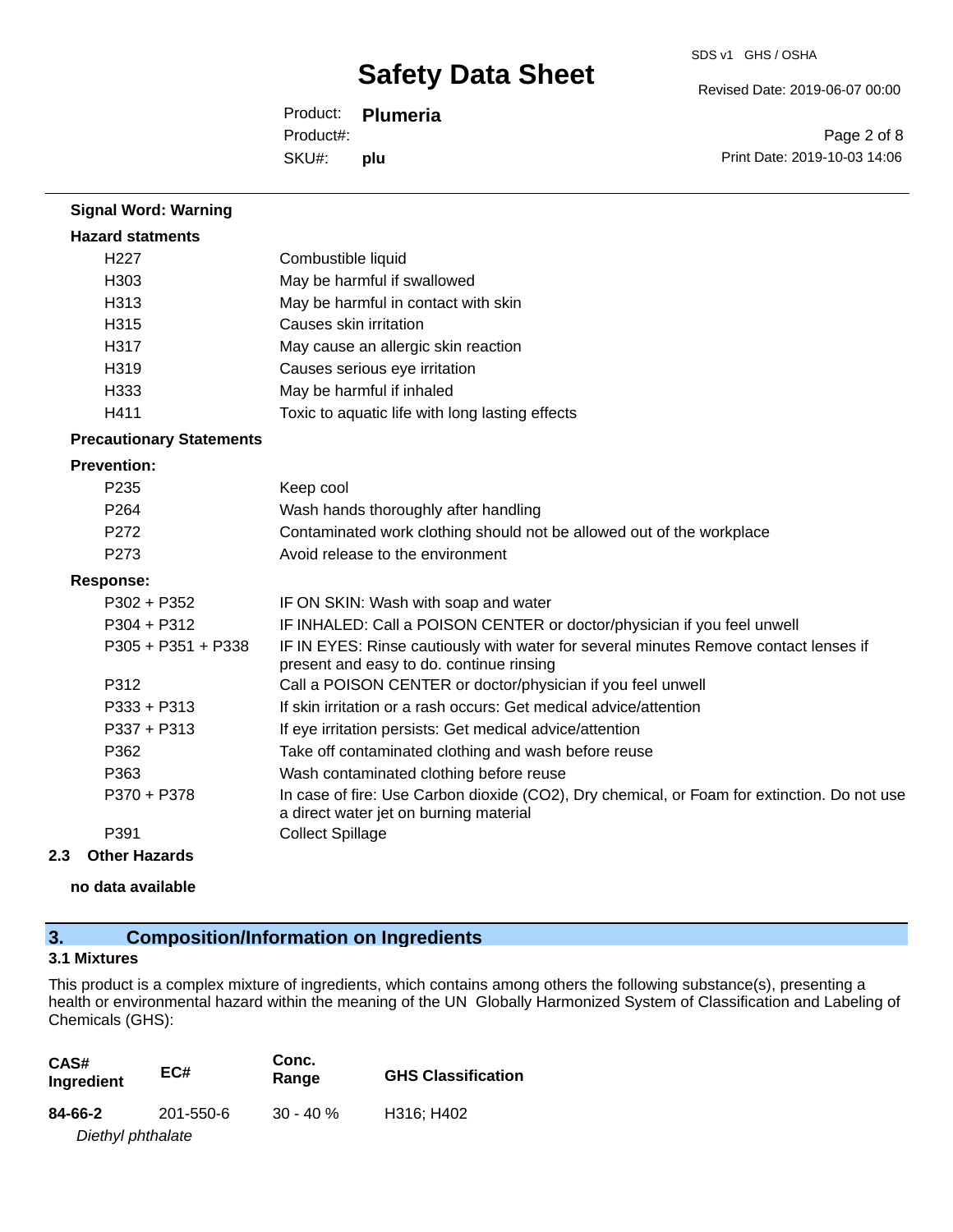SDS v1 GHS / OSHA

Revised Date: 2019-06-07 00:00

Product: **Plumeria**

Product#:

SKU#: **plu**

Page 3 of 8 Print Date: 2019-10-03 14:06

| CAS#                                                     | EC#                                                                         | Conc.         |                                     |
|----------------------------------------------------------|-----------------------------------------------------------------------------|---------------|-------------------------------------|
| Ingredient                                               |                                                                             | Range         | <b>GHS Classification</b>           |
| 78-69-3                                                  | 201-133-9                                                                   | 10 - 20 %     | H227; H315; H317; H319; H401        |
| Tetrahydrolinalool                                       |                                                                             |               |                                     |
| 6259-76-3                                                | 228-408-6                                                                   | $5 - 10%$     | H315; H317; H319; H400; H410        |
| Hexyl salicylate                                         |                                                                             |               |                                     |
| 140-11-4                                                 | 205-399-7                                                                   | $5 - 10%$     | H303; H401; H412                    |
| Benzyl acetate                                           |                                                                             |               |                                     |
| 101-86-0                                                 | 202-983-3                                                                   | $5 - 10%$     | H303; H316; H317; H400; H411        |
|                                                          | Hexyl cinnamaldehyde                                                        |               |                                     |
| 706-14-9                                                 | 211-892-8                                                                   | $2 - 5%$      | H316                                |
| gamma-Decalactone                                        |                                                                             |               |                                     |
| 118-58-1                                                 | 204-262-9                                                                   | $2 - 5%$      | H303; H317; H320; H401; H412        |
| <b>Benzyl Salicylate</b>                                 |                                                                             |               |                                     |
| 122-40-7                                                 | 204-541-5                                                                   | $2 - 5%$      | H303; H316; H317; H401; H411        |
| Amyl Cinnamal                                            |                                                                             |               |                                     |
| 54830-99-8                                               | 259-367-2                                                                   | $2 - 5%$      | H303; H316; H402                    |
|                                                          | Acetoxydihydrodicyclopentadiene                                             |               |                                     |
| 18479-58-8                                               | 242-362-4                                                                   | $2 - 5%$      | H227; H303; H315; H319; H402        |
|                                                          | 2,6-dimethyloct-7-en-2-ol                                                   |               |                                     |
| 18871-14-2                                               | 242-640-5                                                                   | $2 - 5%$      | H402                                |
|                                                          | 4-Acetoxy-3-pentyltetrahydropyran                                           |               |                                     |
| $88 - 41 - 5$                                            | 201-828-7                                                                   | $2 - 5%$      | H227; H303; H316; H401; H411        |
|                                                          | 2-t-Butylcyclohexyl acetate                                                 |               |                                     |
| 80-54-6                                                  | 201-289-8                                                                   | $2 - 5%$      | H227; H302; H315; H317; H361; H401; |
|                                                          | <b>Butylphenyl Methylpropional</b>                                          |               | H412                                |
| 106-22-9                                                 | 203-375-0                                                                   | $2 - 5%$      | H303; H313; H315; H317; H319; H401  |
| Citronellol                                              |                                                                             |               |                                     |
| 120-51-4                                                 | 204-402-9                                                                   | $2 - 5%$      | H302; H313; H400; H411              |
| <b>Benzyl Benzoate</b>                                   |                                                                             |               |                                     |
| 10339-55-6                                               | 233-732-6                                                                   | $1 - 2%$      | H227; H303; H315; H319; H402        |
| <b>Ethyl Linalool</b>                                    |                                                                             |               |                                     |
| $60 - 12 - 8$                                            | 200-456-2                                                                   | $1 - 2%$      | H302; H313; H316; H319              |
| phenethyl alcohol                                        |                                                                             |               |                                     |
| 68912-13-0                                               | 272-805-7                                                                   | $1 - 2%$      | H401; H411                          |
| Hexahydro-methanoindenyl Propionate                      |                                                                             |               |                                     |
| 93-92-5                                                  | 202-288-5                                                                   | $1 - 2%$      | H227; H402                          |
| methylbenzyl acetate                                     |                                                                             |               |                                     |
| 57378-68-4                                               | 260-709-8                                                                   | $0.1 - 1.0 %$ | H302; H315; H317; H318; H400; H410  |
|                                                          | delta-1-(2,6,6-Trimethyl-3-cyclohexen-1-yl)-2-buten-1-one (delta-Damascone) |               |                                     |
| See Section 16 for full text of GHS classification codes |                                                                             |               |                                     |

See Section 16 for full text of GHS classification codes which where not shown in section 2

Total Hydrocarbon Content (%  $w/w$ ) = 0.12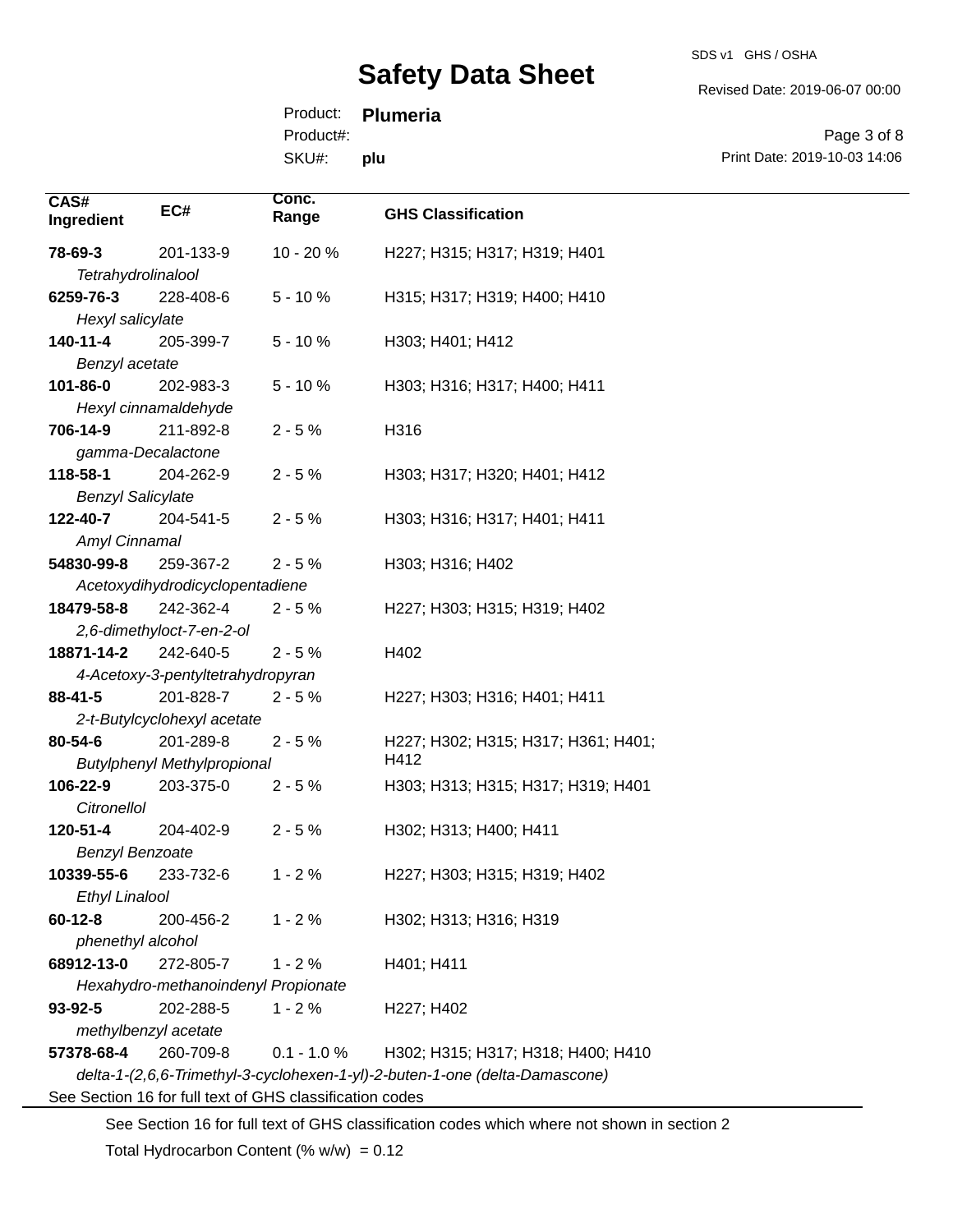SDS v1 GHS / OSHA

Revised Date: 2019-06-07 00:00

Product: **Plumeria**

Product#:

SKU#: **plu**

Page 4 of 8 Print Date: 2019-10-03 14:06

| $\overline{4}$ .<br><b>First Aid Measures</b>                                     |                                                                                                               |  |
|-----------------------------------------------------------------------------------|---------------------------------------------------------------------------------------------------------------|--|
| <b>Description of first aid measures</b><br>4.1                                   |                                                                                                               |  |
| Inhalation:                                                                       | Remove from exposure site to fresh air and keep at rest.<br>Obtain medical advice.                            |  |
| Eye Exposure:                                                                     | Flush immediately with water for at least 15 minutes.<br>Contact physician if symptoms persist.               |  |
| <b>Skin Exposure:</b>                                                             | Remove contaminated clothes. Wash thoroughly with water (and soap).<br>Contact physician if symptoms persist. |  |
| Ingestion:                                                                        | Rinse mouth with water and obtain medical advice.                                                             |  |
| Most important symptoms and effects, both acute and delayed<br>4.2                |                                                                                                               |  |
| <b>Symptoms:</b>                                                                  | no data available                                                                                             |  |
| Risks:                                                                            | Refer to Section 2.2 "Hazard Statements"                                                                      |  |
| Indication of any immediate medical attention and special treatment needed<br>4.3 |                                                                                                               |  |
| Treatment:                                                                        | Refer to Section 2.2 "Response"                                                                               |  |
|                                                                                   |                                                                                                               |  |
| 5.<br><b>Fire-Fighting measures</b>                                               |                                                                                                               |  |
| <b>Extinguishing media</b><br>5.1                                                 |                                                                                                               |  |
| Suitable:                                                                         | Carbon dioxide (CO2), Dry chemical, Foam                                                                      |  |
| Unsuitable                                                                        | Do not use a direct water jet on burning material                                                             |  |
| Special hazards arising from the substance or mixture<br>5.2                      |                                                                                                               |  |
| During fire fighting:                                                             | Water may be ineffective                                                                                      |  |
| <b>Advice for firefighters</b><br>5.3                                             |                                                                                                               |  |
| <b>Further information:</b>                                                       | Standard procedure for chemical fires                                                                         |  |

### **6. Accidental Release Measures**

#### **6.1 Personal precautions, protective equipment and emergency procedures**

Avoid inhalation and contact with skin and eyes. A self-contained breathing apparatus is recommended in case of a major spill.

#### **6.2 Environmental precautions**

Keep away from drains, soil, and surface and groundwater.

#### **6.3 Methods and materials for containment and cleaning up**

Clean up spillage promptly. Remove ignition sources. Provide adequate ventilation. Avoid excessive inhalation of vapors. Gross spillages should be contained by use of sand or inert powder and disposed of according to the local regulations.

#### **6.4 Reference to other sections**

Not Applicable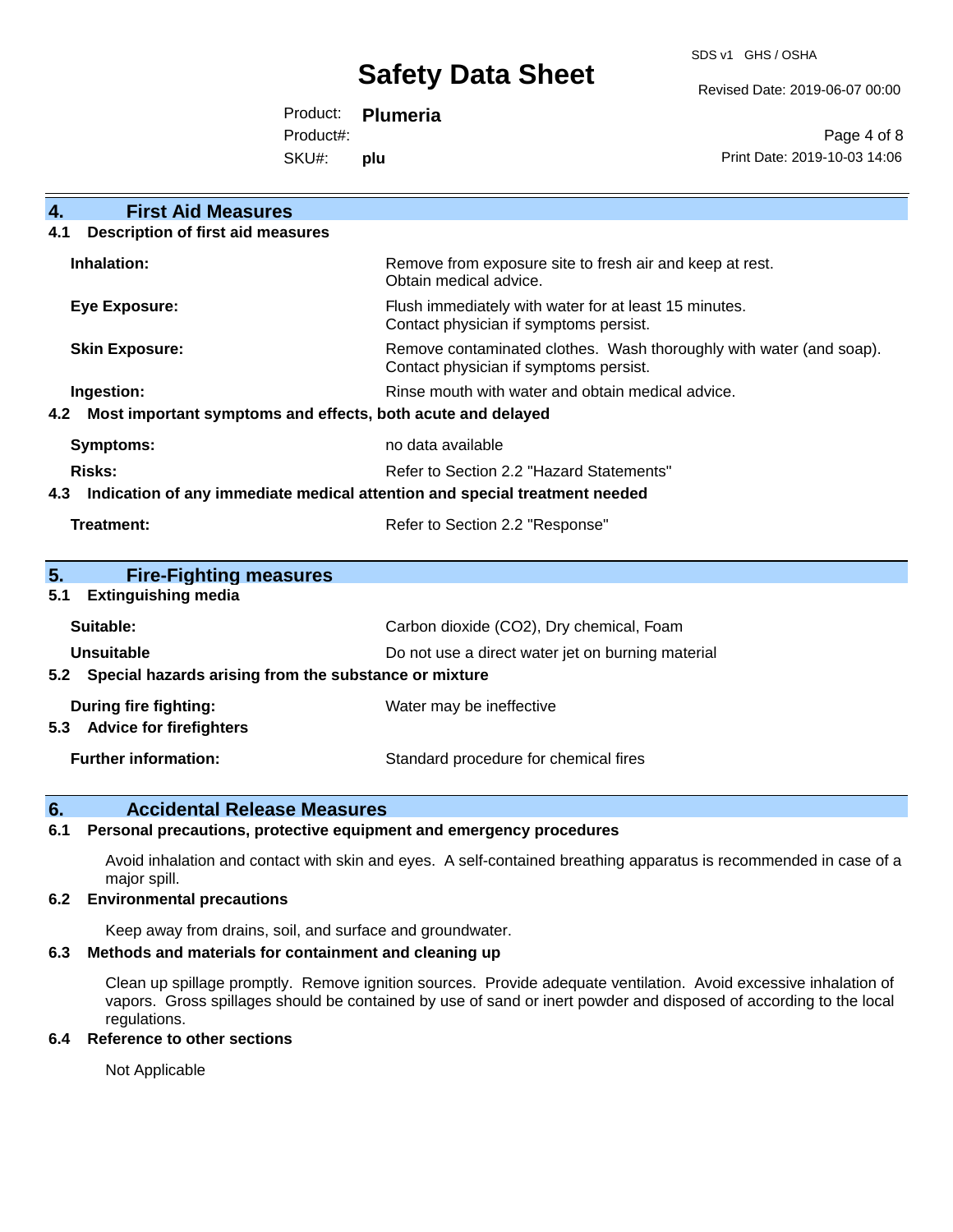Revised Date: 2019-06-07 00:00

Product: **Plumeria** SKU#: Product#: **plu**

Page 5 of 8 Print Date: 2019-10-03 14:06

# **7. Handling and Storage**

#### **7.1 Precautions for safe handling**

Apply according to good manufacturing and industrial hygiene practices with proper ventilation. Do not drink, eat or smoke while handling. Respect good personal hygiene.

#### **7.2 Conditions for safe storage, including any incompatibilities**

Store in a cool, dry and ventilated area away from heat sources and protected from light in tightly closed original container. Avoid uncoated metal container. Keep air contact to a minimum.

#### **7.3 Specific end uses**

No information available

#### **8. Exposure Controls/Personal Protection**

**8.1 Control parameters**

| <b>Exposure Limits:</b> |                   |              |       |             |                                                  |
|-------------------------|-------------------|--------------|-------|-------------|--------------------------------------------------|
| Component               |                   | <b>ACGIH</b> | ACGIH | <b>OSHA</b> | <b>OSHA</b><br>TWA ppm STEL ppm TWA ppm STEL ppm |
| 84-66-2                 | Diethyl phthalate | 5            |       |             |                                                  |
| 140-11-4                | Benzyl acetate    | 10           |       |             |                                                  |

**Engineering Controls:** Use local exhaust as needed.

#### **8.2 Exposure controls - Personal protective equipment**

| Eye protection:                | Tightly sealed goggles, face shield, or safety glasses with brow guards and side shields, etc.<br>as may be appropriate for the exposure |
|--------------------------------|------------------------------------------------------------------------------------------------------------------------------------------|
| <b>Respiratory protection:</b> | Avoid excessive inhalation of concentrated vapors. Apply local ventilation where appropriate.                                            |
| <b>Skin protection:</b>        | Avoid Skin contact. Use chemically resistant gloves as needed.                                                                           |

#### **9. Physical and Chemical Properties**

#### **9.1 Information on basic physical and chemical properties**

| Appearance:                  | Liquid                                      |
|------------------------------|---------------------------------------------|
| Odor:                        | Conforms to Standard                        |
| Color:                       | Nearly Colorless G0 to Greenish Yellow (G3) |
| <b>Viscosity:</b>            | Liquid                                      |
| <b>Freezing Point:</b>       | Not determined                              |
| <b>Boiling Point:</b>        | Not determined                              |
| <b>Melting Point:</b>        | Not determined                              |
| <b>Flashpoint (CCCFP):</b>   | 199 F (92.78 C)                             |
| <b>Auto flammability:</b>    | Not determined                              |
| <b>Explosive Properties:</b> | None Expected                               |
| <b>Oxidizing properties:</b> | None Expected                               |
| Vapor Pressure (mmHg@20 C):  | 0.0250                                      |
| %VOC:                        | 0.03                                        |
| Specific Gravity @ 25 C:     | 1.0080                                      |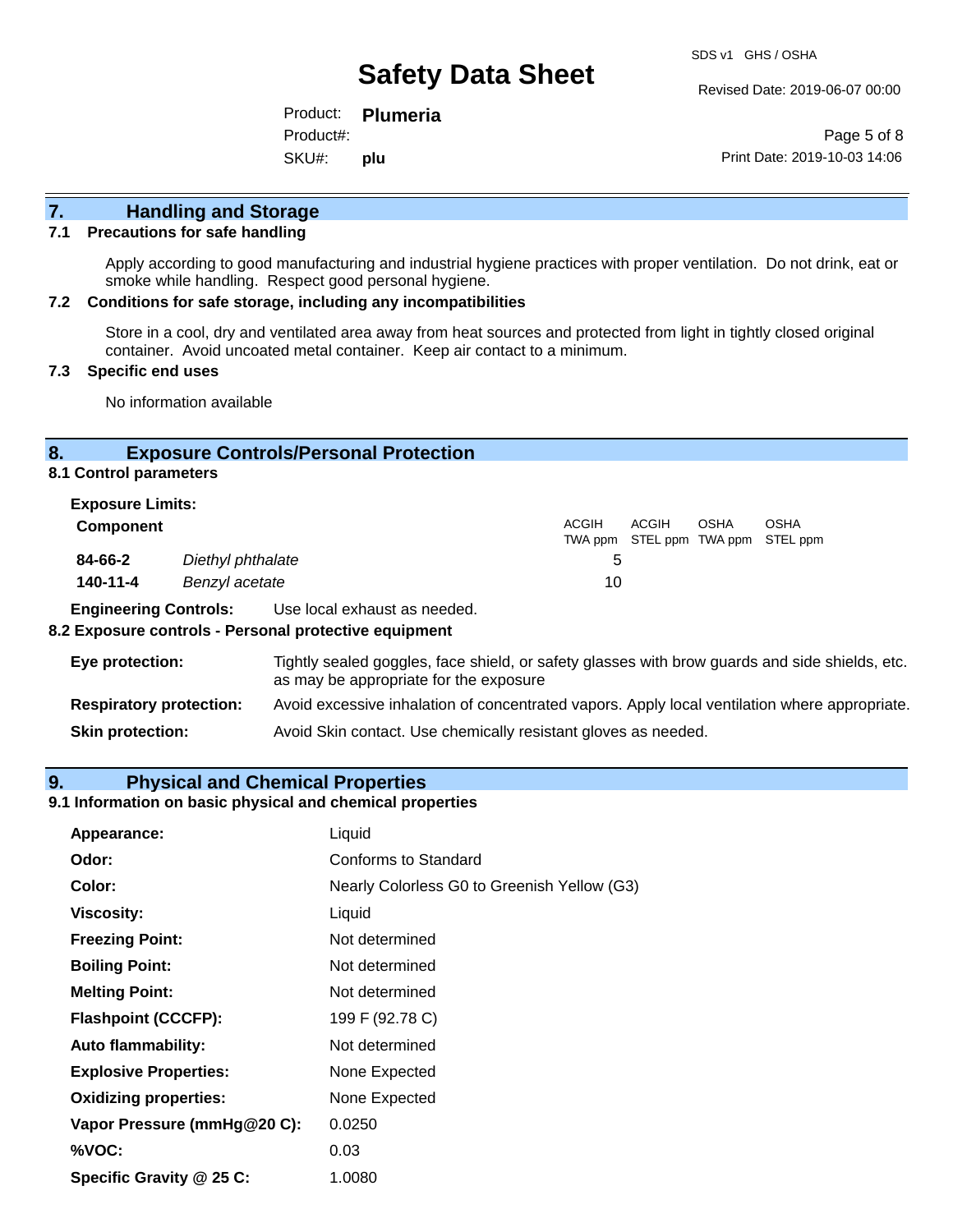Revised Date: 2019-06-07 00:00

|           | Product: <b>Plumeria</b> |                              |
|-----------|--------------------------|------------------------------|
| Product#: |                          | Page 6 of 8                  |
| SKU#:     | plu                      | Print Date: 2019-10-03 14:06 |
|           |                          |                              |

| Density @ 25 C:          | 1.0050 |
|--------------------------|--------|
| Refractive Index @ 20 C: | .4920  |
| Soluble in:              | Oil    |

# **10. Stability and Reactivity**

| <b>10.1 Reactivity</b>                  | None                                               |
|-----------------------------------------|----------------------------------------------------|
| <b>10.2 Chemical stability</b>          | Stable                                             |
| 10.3 Possibility of hazardous reactions | None known                                         |
| 10.4 Conditions to avoid                | None known                                         |
| 10.5 Incompatible materials             | Strong oxidizing agents, strong acids, and alkalis |
| 10.6 Hazardous decomposition products   | None known                                         |

#### **11. Toxicological Information**

### **11.1 Toxicological Effects**

Acute Toxicity Estimates (ATEs) based on the individual Ingredient Toxicity Data utilizing the "Additivity Formula"

| Acute toxicity - Oral - (Rat) mg/kg                | (LD50: 4074.9795) May be harmful if swallowed            |
|----------------------------------------------------|----------------------------------------------------------|
| Acute toxicity - Dermal - (Rabbit) mg/kg           | (LD50: 4739.3627) May be harmful in contact with skin    |
| Acute toxicity - Inhalation - (Rat) mg/L/4hr       | (LD50: 21.9643) May be harmful if inhaled                |
| <b>Skin corrosion / irritation</b>                 | May be harmful if inhaled                                |
| Serious eye damage / irritation                    | Causes serious eye irritation                            |
| <b>Respiratory sensitization</b>                   | Not classified - the classification criteria are not met |
| <b>Skin sensitization</b>                          | May cause an allergic skin reaction                      |
| <b>Germ cell mutagenicity</b>                      | Not classified - the classification criteria are not met |
| Carcinogenicity                                    | Not classified - the classification criteria are not met |
| <b>Reproductive toxicity</b>                       | Not classified - the classification criteria are not met |
| Specific target organ toxicity - single exposure   | Not classified - the classification criteria are not met |
| Specific target organ toxicity - repeated exposure | Not classified - the classification criteria are not met |
| <b>Aspiration hazard</b>                           | Not classified - the classification criteria are not met |

# **12. Ecological Information**

### **12.1 Toxicity**

| <b>Acute acquatic toxicity</b>     | Not classified - the classification criteria are not met |
|------------------------------------|----------------------------------------------------------|
| <b>Chronic acquatic toxicity</b>   | Toxic to aquatic life with long lasting effects          |
| <b>Toxicity Data on soil</b>       | no data available                                        |
| <b>Toxicity on other organisms</b> | no data available                                        |

**12.2 Persistence and degradability no data available**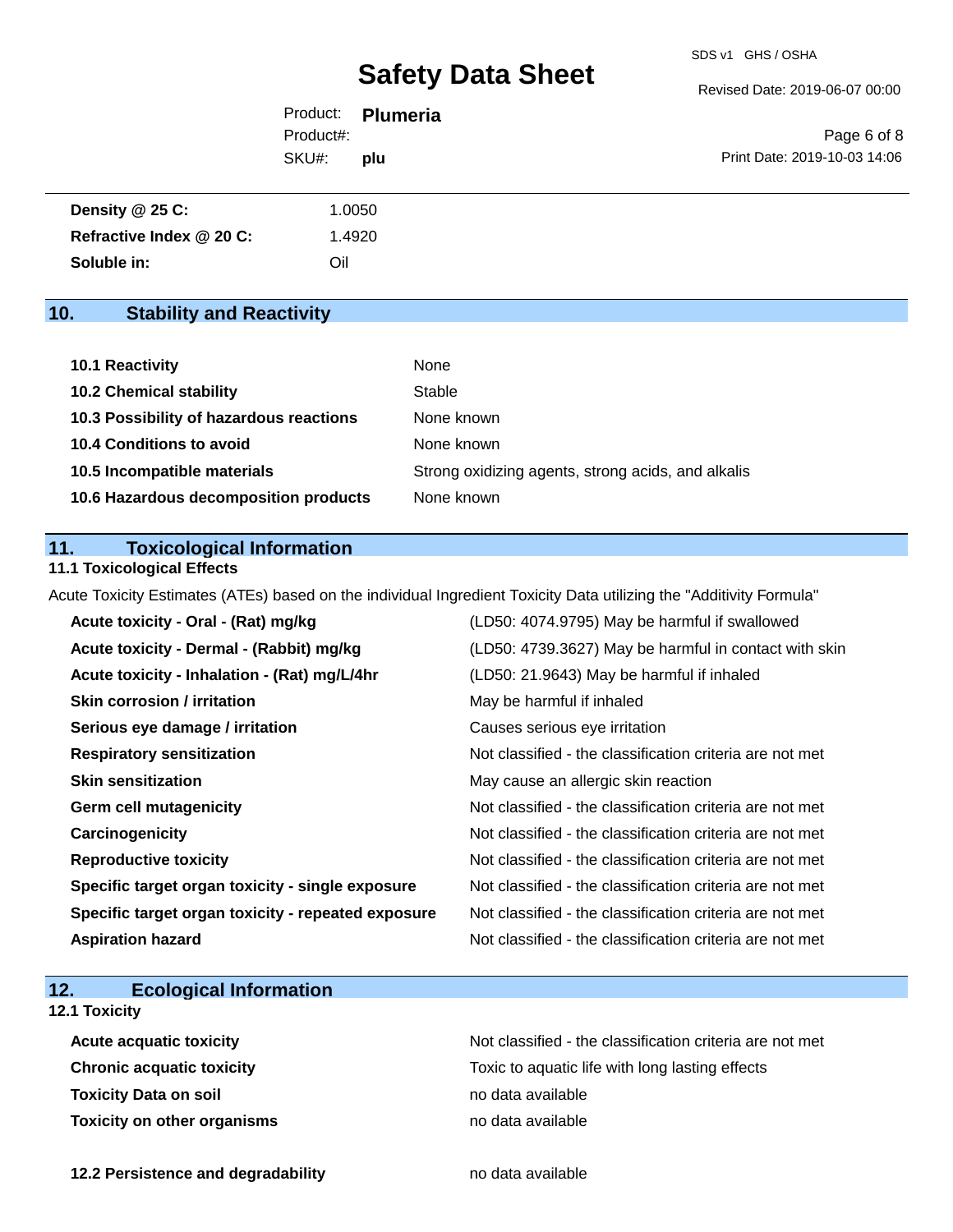SDS v1 GHS / OSHA

Revised Date: 2019-06-07 00:00

|                                | Product: <b>Plumeria</b> |                              |
|--------------------------------|--------------------------|------------------------------|
| Product#:                      |                          | Page 7 of 8                  |
| SKU#:                          | n plu                    | Print Date: 2019-10-03 14:06 |
| 12.3 Bioaccumulative potential | no data available        |                              |

| 12.4 Mobility in soil      | no data available |
|----------------------------|-------------------|
| 12.5 Other adverse effects | no data available |

### **13. Disposal Conditions**

#### **13.1 Waste treatment methods**

Do not allow product to reach sewage systems. Dispose of in accordance with all local and national regulations. Send to a licensed waste management company.The product should not be allowed to enter drains, water courses or the soil. Do not contaminate ponds, waterways or ditches with chemical or used container.

# **14. Transport Information**

| <b>Marine Pollutant</b>                                       | Yes. Ingredient of greatest environmental impact:<br>6259-76-3 : (5 - 10 %) : Hexyl salicylate |              |                                     |                 |        |
|---------------------------------------------------------------|------------------------------------------------------------------------------------------------|--------------|-------------------------------------|-----------------|--------|
| Regulator                                                     |                                                                                                | <b>Class</b> | <b>Pack Group</b>                   | <b>Sub Risk</b> | UN-nr. |
| U.S. DOT (Non-Bulk)                                           |                                                                                                |              | Not Regulated - Not Dangerous Goods |                 |        |
| <b>Chemicals NOI</b>                                          |                                                                                                |              |                                     |                 |        |
| <b>ADR/RID (International Road/Rail)</b>                      |                                                                                                |              |                                     |                 |        |
| <b>Environmentally Hazardous</b><br>Substance, Liquid, n.o.s. |                                                                                                | 9            | Ш                                   |                 | UN3082 |
| <b>IATA (Air Cargo)</b>                                       |                                                                                                |              |                                     |                 |        |
| <b>Environmentally Hazardous</b><br>Substance, Liquid, n.o.s. |                                                                                                | 9            | Ш                                   |                 | UN3082 |
| IMDG (Sea)                                                    |                                                                                                |              |                                     |                 |        |
| <b>Environmentally Hazardous</b><br>Substance, Liquid, n.o.s. |                                                                                                | 9            | Ш                                   |                 | UN3082 |

| 15.                                       | <b>Regulatory Information</b> |                                     |                                                              |
|-------------------------------------------|-------------------------------|-------------------------------------|--------------------------------------------------------------|
| <b>U.S. Federal Regulations</b>           |                               |                                     |                                                              |
| <b>TSCA (Toxic Substance Control Act)</b> |                               |                                     | All components of the substance/mixture are listed or exempt |
|                                           |                               | 40 CFR(EPCRA, SARA, CERCLA and CAA) | This product contains the following components:              |
| 84-66-2                                   | $201 - 550 - 6$ 30 - 40 %     |                                     | Diethyl phthalate                                            |
| <b>U.S. State Regulations</b>             |                               |                                     |                                                              |
| <b>California Proposition 65 Warning</b>  |                               |                                     | This product contains the following components:              |
| 94-59-7                                   |                               | $202 - 345 - 4 \le 24$ ppm          | Safrole (Natural Source)                                     |
| 93-15-2                                   | $202 - 223 - 0 \leq 10$ ppm   |                                     | Methyl Eugenol (Natural Source)                              |
| <b>Canadian Regulations</b>               |                               |                                     |                                                              |
| <b>DSL</b>                                |                               |                                     | 100.00% of the components are listed or exempt.              |